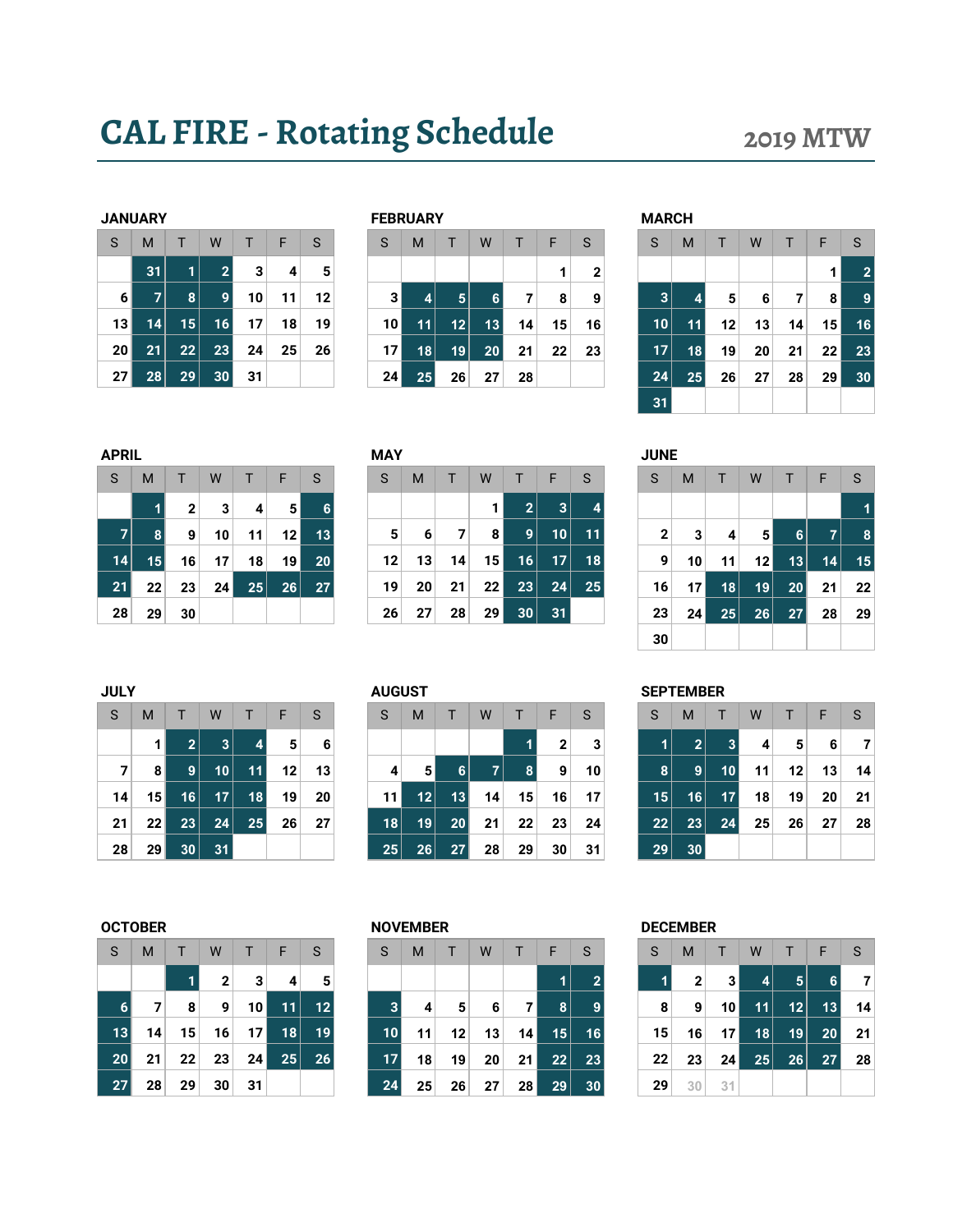## CAL FIRE - Rotating Schedule 2019 TWT

| JANUAKY |    |              |                 |              |    |                |
|---------|----|--------------|-----------------|--------------|----|----------------|
| S       | M  | $\mathsf{T}$ | W               | $\mathsf{T}$ | F  | S              |
|         | 31 | 1            | $\overline{2}$  | 3            | 4  |                |
| 6       | 7  | 8            | 9               | 10           | 11 | 12             |
| 13      | 14 | 15           | 16              | 17           | 18 | 19             |
| 20      | 21 | 22           | $2\overline{3}$ | 24           | 25 | 2 <sub>0</sub> |
| 27      | 28 | 29           | 30              | 31           |    |                |

|    | <b>JANUARY</b>  |    |    |    |    |              |   | <b>FEBRUARY</b> |                 |                |    |    |    |    | <b>MARCH</b> |    |                   |    |                 |    |    |
|----|-----------------|----|----|----|----|--------------|---|-----------------|-----------------|----------------|----|----|----|----|--------------|----|-------------------|----|-----------------|----|----|
| S  | M               |    | W  |    | F  | <sub>S</sub> | S |                 | M               |                | W  |    |    | S  | S            | M  |                   | W  |                 | F  | S  |
|    | 31              | и  | 2  | 3  | 4  | 5            |   |                 |                 |                |    |    | и  | 2  |              |    |                   |    |                 |    | 2  |
| 6  |                 | 8  | 9. | 10 | 11 | 12           |   | 3               | 4               | 5 <sup>1</sup> | 6  |    | 8  | 9  | 3            | 41 | 5                 | 6  |                 | 8  | 9  |
| 13 | 14 <sub>1</sub> | 15 | 16 | 17 | 18 | 19           |   | 10              | 11              | 12             | 13 | 14 | 15 | 16 | 10           | 11 | $12 \overline{ }$ | 13 | 14 <sub>1</sub> | 15 | 16 |
| 20 | 21              | 22 | 23 | 24 | 25 | 26           |   | 17              | 18 <sub>h</sub> | 19             | 20 | 21 | 22 | 23 | 17           | 18 | 19                | 20 | 21              | 22 | 23 |
| 27 | 28              | 29 | 30 | 31 |    |              |   | 24              | 25              | 26             | 27 | 28 |    |    | 24           | 25 | 26                | 27 | 28              | 29 | 30 |
|    |                 |    |    |    |    |              |   |                 |                 |                |    |    |    |    |              |    |                   |    |                 |    |    |

|   | NUARY           |    |    |    |    |    | <b>FEBRUARY</b> |                 |    |    |    |                 |    | <b>MARCH</b> |    |    |    |    |    |              |
|---|-----------------|----|----|----|----|----|-----------------|-----------------|----|----|----|-----------------|----|--------------|----|----|----|----|----|--------------|
|   | M               |    | W  |    | F  | S  | S               | M               |    | W  |    | F               | S  | S            | M  |    | W  | Ъ  | F  | S            |
|   | 31              |    | 2  | 3  | 4  | 5  |                 |                 |    |    |    | ٠               | 2  |              |    |    |    |    | 1  | $\mathbf{2}$ |
| 6 |                 | 8  | 9  | 10 | 11 | 12 | 3               | $\vert$         | 5. | 6  |    | 8               | 9  | 3            | 4  | 5  | 6  |    | 8  | 9            |
| 3 | 14              | 15 | 16 | 17 | 18 | 19 | 10 <sup>1</sup> | 11 <sup>1</sup> | 12 | 13 | 14 | 15 <sub>1</sub> | 16 | 10           | 11 | 12 | 13 | 14 | 15 | 16           |
| 0 | 21 <sup>1</sup> | 22 | 23 | 24 | 25 | 26 | 17              | 18 <sup>1</sup> | 19 | 20 | 21 | 22              | 23 | 17           | 18 | 19 | 20 | 21 | 22 | 23           |
| 7 | 28 <sub>1</sub> | 29 | 30 | 31 |    |    | 24              | 25              | 26 | 27 | 28 |                 |    | 24           | 25 | 26 | 27 | 28 | 29 | 30           |
|   |                 |    |    |    |    |    |                 |                 |    |    |    |                 |    | 31           |    |    |    |    |    |              |

| <b>APRIL</b>   |    |                |    |        |    |    |
|----------------|----|----------------|----|--------|----|----|
| S              | M  | $\mathsf{T}$   | W  | $\top$ | F  | S  |
|                | 1  | $\overline{2}$ | 3  | 4      | 5  | 6  |
| $\overline{7}$ | 8  | 9              | 10 | 11     | 12 | 13 |
| 14             | 15 | 16             | 17 | 18     | 19 | 20 |
| 21             | 22 | 23             | 24 | 25     | 26 | 27 |
| 28             | 29 | 30             |    |        |    |    |

| PRIL |    |                 |    |    |    |    | MAY             |    |                 |    |                |                 |              | JUNE             |    |    |    |    |    |    |
|------|----|-----------------|----|----|----|----|-----------------|----|-----------------|----|----------------|-----------------|--------------|------------------|----|----|----|----|----|----|
| S.   | M  |                 | W  |    | F  | S  | S               | M  |                 | W  |                | F               | <sub>S</sub> | S                | M  |    | W  |    | F  | S  |
|      | 1  |                 | 3  | 4  | 5  | 6  |                 |    |                 |    | 2 <sub>1</sub> | 3 <sup>1</sup>  |              |                  |    |    |    |    |    |    |
|      | 8  |                 | 10 | 11 | 12 | 13 | $5\phantom{.0}$ | 6  | 7               | 8  | 9              | 10              | 11           |                  | 3  | 4  | 5  | 6  |    | 8  |
| 14   | 15 | 16 <sup>1</sup> | 17 | 18 | 19 | 20 | 12              | 13 | 14 <sub>1</sub> | 15 | 16             | 17 <sup>2</sup> | 18           | 9                | 10 | 11 | 12 | 13 | 14 | 15 |
| 21   | 22 | 23              | 24 | 25 | 26 | 27 | 19              | 20 | 21              | 22 | 23             | 24              | 25           | $\vert 16 \vert$ | 17 | 18 | 19 | 20 | 21 | 22 |
| 28   | 29 | 30              |    |    |    |    | 26              | 27 | 28              | 29 | 30             | 31              |              | 23               | 24 | 25 | 26 | 27 | 28 | 29 |

| APRIL          |                 |                |    |    |    |    | <b>MAY</b>        |                 |    |                 |                |                |    |   | <b>JUNE</b>    |          |    |    |    |    |
|----------------|-----------------|----------------|----|----|----|----|-------------------|-----------------|----|-----------------|----------------|----------------|----|---|----------------|----------|----|----|----|----|
| S              | M               |                | W  |    | F  | S  | S                 | M               |    | W               |                | F              | S  | S | M              |          | W  |    | F  | S  |
|                | 1.              | $\overline{2}$ | 3  | 4  | 5  | 6  |                   |                 |    | 1               | 2 <sub>1</sub> | 3 <sup>2</sup> |    |   |                |          |    |    |    |    |
| 7 <sup>1</sup> | 8               | 9              | 10 | 11 | 12 | 13 | 5                 | 6               | 7  | 8               | 9 <sup>1</sup> | 10             | 11 |   | $\overline{2}$ | 3<br>4   | 5  | 6  | 7  |    |
| 14             | 15 <sup>2</sup> | 16             | 17 | 18 | 19 | 20 | $12 \overline{ }$ | 13 <sub>1</sub> | 14 | 15 <sub>1</sub> | 16 I           | 17             | 18 |   | 9              | 10<br>11 | 12 | 13 | 14 | 15 |
| 21             | 22              | 23             | 24 | 25 | 26 | 27 | 19                | 20              | 21 | 22              | 23             | 24             | 25 |   | 17<br>16       | 18       | 19 | 20 | 21 | 22 |
| 28             | 29              | 30             |    |    |    |    | 26                | 27              | 28 | 29              | 30             | 31             |    |   | 23<br>24       | 25       | 26 | 27 | 28 | 29 |
|                |                 |                |    |    |    |    |                   |                 |    |                 |                |                |    |   | 30             |          |    |    |    |    |

| S  | M               | т               | W               | T.        | F              | S. | S               | M                 | Т  | W         |                | F              | <sub>S</sub> | S               | M              | т               | W              | т. | F  | -S  |
|----|-----------------|-----------------|-----------------|-----------|----------------|----|-----------------|-------------------|----|-----------|----------------|----------------|--------------|-----------------|----------------|-----------------|----------------|----|----|-----|
|    |                 | 2 <sup>1</sup>  | 3 <sup>1</sup>  | $\vert$ 4 | 5 <sup>1</sup> | 6  |                 |                   |    |           |                | $\overline{2}$ | 3            |                 | 2 <sup>1</sup> | 3 <sup>1</sup>  | $\overline{4}$ | 5  | 6  |     |
| 7  | 8               | 9               | 10 <sub>1</sub> | 11        | 12             | 13 | $\overline{4}$  | 5 <sup>1</sup>    | 6  | <b>71</b> | 8 <sup>1</sup> | 9              | 10           | 8               | 9              | 10 <sup>1</sup> | 11             | 12 | 13 | 14  |
| 14 | 15 <sup>1</sup> | 16              | 17 <sup>1</sup> | 18        | 19             | 20 | 11 <sup>1</sup> | $12 \overline{ }$ | 13 | 14        | 15             | 16             | 17           | 15 <sub>h</sub> | 16             | 17 <sup>1</sup> | 18             | 19 | 20 | -21 |
| 21 | 22              | 23              | 24              | 25        | 26             | 27 | 18 <sup>1</sup> | 19                | 20 | 21        | 22             | 23             | 24           | 22 <sub>1</sub> | 23             | 24              | 25             | 26 | 27 | 28  |
| 28 | 29              | 30 <sub>1</sub> | 31              |           |                |    | 25              | 26                | 27 | 28        | 29             | 30             | 31           | 29              | 30             |                 |                |    |    |     |

| <b>JULY</b> |    |                 |    |                 |            |    | <b>AUGUST</b>   |                 |    |              |    |    |    | <b>SEPTEMBER</b> |              |              |    |    |    |    |
|-------------|----|-----------------|----|-----------------|------------|----|-----------------|-----------------|----|--------------|----|----|----|------------------|--------------|--------------|----|----|----|----|
| S           | M  |                 | W  |                 | ⊢          | S  | S               | м               |    | W            |    | F  | S  | S                | M            |              | W  |    | F  | S  |
|             |    | ົ               | 3  | 4               | $\sqrt{5}$ | 6  |                 |                 |    |              |    |    | 3  |                  | $\mathbf{2}$ | 3            | 4  | 5  | 6  |    |
| 7           | 8  | 9               | 10 | 11              | 12         | 13 | 4               | 5               | 6  |              | 8  | 9  | 10 | 8                | 9            | $10^{\circ}$ | 11 | 12 | 13 | 14 |
| 14          | 15 | 16 I            | 17 | 18 <sub>1</sub> | 19         | 20 | 11 <sup>1</sup> | 12 <sup>°</sup> | 13 | 14.          | 15 | 16 | 17 | 15               | 16           | 17           | 18 | 19 | 20 | 21 |
| 21          | 22 | 23 <sub>1</sub> | 24 | 25              | 26         | 27 | 18              | 19              | 20 | 21           | 22 | 23 | 24 | 22 <sub>1</sub>  | 23           | 24           | 25 | 26 | 27 | 28 |
| 28          | 29 | 30 I            | 31 |                 |            |    | 25 <sub>1</sub> | 26              | 27 | $28^{\circ}$ | 29 | 30 | 31 | 29               | 30           |              |    |    |    |    |

| S  | M  | T  | W              | $\mathsf{T}$ | $-F$ | S  |
|----|----|----|----------------|--------------|------|----|
|    |    | 1  | $\overline{2}$ | 3            | 4    | 5  |
| 6  | 7  | 8  | 9              | 10           | 11   | 12 |
| 13 | 14 | 15 | 16             | 17           | 18   | 19 |
| 20 | 21 | 22 | 23             | 24           | 25   | 26 |
| 27 | 28 | 29 | 30             | 31           |      |    |

| <b>DECEMBER</b><br><b>OCTOBER</b><br><b>NOVEMBER</b> |  |
|------------------------------------------------------|--|
|------------------------------------------------------|--|

| S.             | M  | T.              | W               | T.              | -F              | - S | <sub>S</sub>    | M       | Æ               | W               | T. | F.              | <sub>S</sub> | S               | M              | T.              | W               | NT⊾             | F               | -S |
|----------------|----|-----------------|-----------------|-----------------|-----------------|-----|-----------------|---------|-----------------|-----------------|----|-----------------|--------------|-----------------|----------------|-----------------|-----------------|-----------------|-----------------|----|
|                |    |                 | $\overline{2}$  | 3               | $\vert$         | 5   |                 |         |                 |                 |    |                 |              |                 | $\overline{2}$ | 3 <sub>l</sub>  | 41              | 5 <sup>1</sup>  | 6               | 7  |
| 6 <sup>1</sup> |    | 8               | 9               | 10 <sub>1</sub> | 11              | 12  | 3               | $\vert$ | 5 <sup>1</sup>  | $6 \mid$        | 7  | 8 <sup>1</sup>  |              | 8               | 9              | 10 <sup>1</sup> | 11 I            | 12              | 13              | 14 |
| 13             | 14 | 15 <sup>1</sup> | 16              | 17 <sup>1</sup> | 18 <sup>1</sup> | 19  | 10 <sup>1</sup> | 11      | 12              | 13              | 14 | 15 <sup>1</sup> | 16           | 15 <sup>1</sup> | 16             | 17 <sup>1</sup> | 18 <sup>1</sup> | 19 <sup>1</sup> | 20 <sup>1</sup> | 21 |
| 20             | 21 | 22              | 23              | 24              | 25 <sub>1</sub> | 26  | 17 <sup>1</sup> | 18      | 19 <sup>1</sup> | 20 <sub>1</sub> | 21 | 22 <sub>1</sub> | 23           | 22              | 23             | 24              | 25 <sub>1</sub> | 26              | 27              | 28 |
| 27             | 28 | 29 <sub>1</sub> | 30 <sup>2</sup> | 31              |                 |     | 24              | 25      | 26              | 27              | 28 | 29              | 30           | 29              | 30             | 31              |                 |                 |                 |    |

| S  | M            | T  | W  | T  | F  | S  |
|----|--------------|----|----|----|----|----|
| 1  | $\mathbf{2}$ | 3  | 4  | 5  | 6  |    |
| 8  | 9            | 10 | 11 | 12 | 13 | 14 |
| 15 | 16           | 17 | 18 | 19 | 20 | 21 |
| 22 | 23           | 24 | 25 | 26 | 27 | 28 |
| 29 | 30           | 31 |    |    |    |    |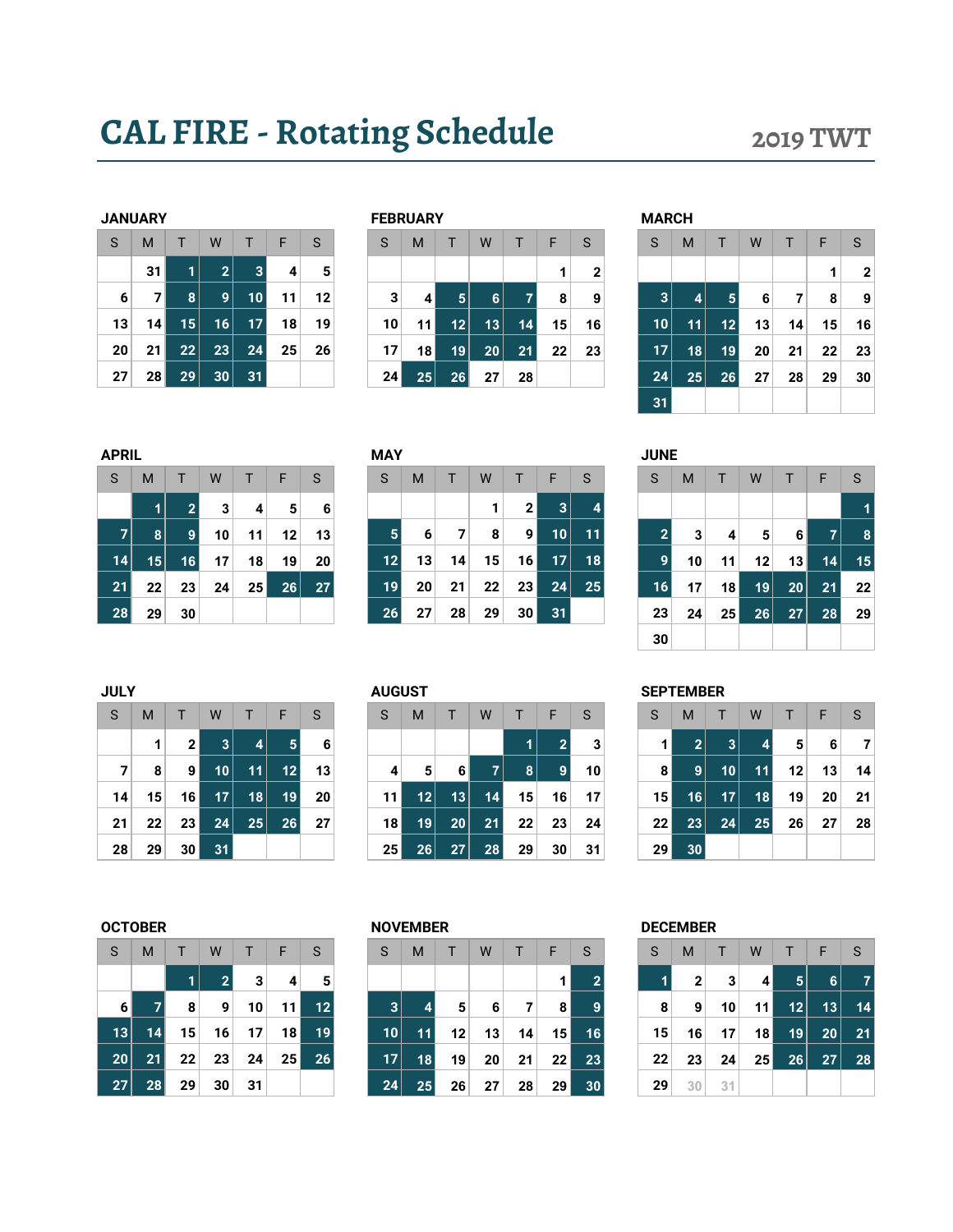## CAL FIRE - Rotating Schedule 2019 WTF

|    | JANUAKY |              |                |              |    |    |
|----|---------|--------------|----------------|--------------|----|----|
| S  | M       | $\mathsf{T}$ | W              | $\mathsf{T}$ | F  | S  |
|    | 31      | 1            | $\overline{2}$ | 3            | 4  | 5  |
| 6  | 7       | 8            | 9              | 10           | 11 | 12 |
| 13 | 14      | 15           | 16             | 17           | 18 | 19 |
| 20 | 21      | 22           | 23             | 24           | 25 | 26 |
| 27 | 28      | 29           | 30             | 31           |    |    |

|    | <b>JANUARY</b> |                 |              |                 |    |    |   | <b>FEBRUARY</b>       |    |    |    |    |              | <b>MARCH</b>    |                 |                 |    |    |    |    |
|----|----------------|-----------------|--------------|-----------------|----|----|---|-----------------------|----|----|----|----|--------------|-----------------|-----------------|-----------------|----|----|----|----|
| S  | M              |                 | W            |                 | F  | S  | S | M                     |    | W  |    | н  | S            | S               | M               |                 | W  |    | F  | S  |
|    | 31             |                 | $\mathbf{2}$ | $\vert 3 \vert$ | 4  | 5  |   |                       |    |    |    |    | $\mathbf{2}$ |                 |                 |                 |    |    |    | 2  |
| 6  |                | 8               | 9            | 10 <sup>1</sup> | 11 | 12 |   | 3<br>4                | 51 | 6  | 7  |    | 9            | 3               | 4               | 5 <sub>5</sub>  | 6. |    | 8  | 9  |
| 13 | 14.            | 15 <sub>h</sub> | 16           | 17'             | 18 | 19 |   | 10<br>11              | 12 | 13 | 14 | 15 | 16           | 10 <sub>1</sub> | 11              | 12 <sup>1</sup> | 13 | 14 | 15 | 16 |
| 20 | 21             | 22              | 23           | 24              | 25 | 26 |   | 17<br>18              | 19 | 20 | 21 | 22 | 23           | 17              | 18              | 19              | 20 | 21 | 22 | 23 |
| 27 | 28             | 29 <sub>1</sub> | 30           | 31              |    |    |   | 24 <sub>l</sub><br>25 | 26 | 27 | 28 |    |              | 24              | 25 <sub>1</sub> | 26              | 27 | 28 | 29 | 30 |
|    |                |                 |              |                 |    |    |   |                       |    |    |    |    |              |                 |                 |                 |    |    |    |    |

|   | NUARY |                 |    |                 |    |    | <b>FEBRUARY</b> |    |                 |    |    |    |              | <b>MARCH</b>    |    |    |    |    |    |              |
|---|-------|-----------------|----|-----------------|----|----|-----------------|----|-----------------|----|----|----|--------------|-----------------|----|----|----|----|----|--------------|
|   | M     |                 | W  |                 | F  | S  | S               | M  |                 | W  |    | F  | S            | S               | M  |    | W  |    | F  | S            |
|   | 31    |                 | 2  | 3               |    | 5  |                 |    |                 |    |    |    | $\mathbf{2}$ |                 |    |    |    |    | 1  | $\mathbf{2}$ |
| 6 | 7     | 8               | 9  | 10 <sup>°</sup> | 11 | 12 | 3               | 4  | 5               | 6  | 7  | 8  | 9            |                 | 4  | 5  | 6  | 7  | 8  | 9            |
| 3 | 14    | 15 <sup>1</sup> | 16 | 17              | 18 | 19 | 10              | 11 | 12 <sub>1</sub> | 13 | 14 | 15 | 16           | 10              | 11 | 12 | 13 | 14 | 15 | 16           |
| 0 | 21    | 22              | 23 | 24              | 25 | 26 | 17              | 18 | 19              | 20 | 21 | 22 | 23           | 17              | 18 | 19 | 20 | 21 | 22 | 23           |
| 7 | 28    | 29              | 30 | 31              |    |    | 24              | 25 | 26              | 27 | 28 |    |              | 24 <sub>1</sub> | 25 | 26 | 27 | 28 | 29 | 30           |
|   |       |                 |    |                 |    |    |                 |    |                 |    |    |    |              | 31              |    |    |    |    |    |              |

| <b>APRIL</b>   |    |              |                 |    |    |    | <b>MAY</b> |    |    |    |    |    |            | <b>JUNE</b>  |    |    |                 |                 |    |
|----------------|----|--------------|-----------------|----|----|----|------------|----|----|----|----|----|------------|--------------|----|----|-----------------|-----------------|----|
| S              | M  |              | W               |    | F  | S  | S          | M  |    | W  |    | F  | S          | S            | M  |    | W               |                 |    |
|                |    | $\mathbf{2}$ | 3               | 4  | 5  | 6  |            |    |    | 1  | 2  | 31 |            |              |    |    |                 |                 |    |
| 7 <sup>1</sup> | 8  | 9            | 10 <sub>1</sub> | 11 | 12 | 13 | 5.         | 6  | 7  | 8  | 9  | 10 | <b>117</b> | $\mathbf{2}$ | 3  | 4  | 5               | 6               |    |
| 14             | 15 | 16           | 17              | 18 | 19 | 20 | 12         | 13 | 14 | 15 | 16 | 17 | 18         | 9            | 10 | 11 | 12 <sub>1</sub> | 13              | 14 |
| 21             | 22 | 23           | 24              | 25 | 26 | 27 | 19         | 20 | 21 | 22 | 23 | 24 | 25         | 16           | 17 | 18 | 19              | 20 <sub>1</sub> | 21 |
| 28             | 29 | 30           |                 |    |    |    | 26         | 27 | 28 | 29 | 30 | 31 |            | 23           | 24 | 25 | 26              | 27              | 28 |

| PRIL           |    |                |                 |    |    |    | MAY             |                 |    |    |    |      |    | JUNE           |    |    |                 |                 |    |   |
|----------------|----|----------------|-----------------|----|----|----|-----------------|-----------------|----|----|----|------|----|----------------|----|----|-----------------|-----------------|----|---|
| S.             | M  |                | W               |    | F  | S  | S               | M               |    | W  |    | F    | S  | S              | M  |    | W               |                 | ⊢  | S |
|                |    | 2              | 3               | 4  | 5  | 6  |                 |                 |    |    | 2  | 31   |    |                |    |    |                 |                 |    |   |
| 7 <sup>1</sup> | 8  | 9 <sup>1</sup> | 10              | 11 | 12 | 13 | 5               | 6               |    | 8  | 9  | ا 10 | 11 | $\overline{2}$ | 3  | 4  | 5               | 6               | 71 |   |
| 14             | 15 | 16             | 17 <sup>1</sup> | 18 | 19 | 20 | 12 <sub>1</sub> | 13              | 14 | 15 | 16 | 17   | 18 | 9              | 10 | 11 | 12 <sub>1</sub> | 13              | 14 |   |
| 21             | 22 | 23             | 24              | 25 | 26 | 27 | 19              | 20 <sub>1</sub> | 21 | 22 | 23 | 24   | 25 | 16             | 17 | 18 | 19              | 20 <sub>1</sub> | 21 |   |
| 28             | 29 | 30             |                 |    |    |    | 26              | 27              | 28 | 29 | 30 | 31   |    | 23             | 24 | 25 | 26              | 27              | 28 |   |

| PRIL |    |                       |              |    |    |    | <b>MAY</b>      |    |    |                 |                 |    |    | <b>JUNE</b>           |    |    |                |                 |    |    |
|------|----|-----------------------|--------------|----|----|----|-----------------|----|----|-----------------|-----------------|----|----|-----------------------|----|----|----------------|-----------------|----|----|
|      | M  |                       | W            |    | F  | S  | S               | M  |    | W               |                 | F  | S  | S                     | M  |    | W              |                 | F  | S  |
|      | ٧I | $\mathbf{2}^{\prime}$ | $\mathbf{3}$ | 4  | 5  | 6  |                 |    |    |                 | $\mathbf{2}$    | 31 |    |                       |    |    |                |                 |    |    |
| 7    | 8  | 9                     | 10           | 11 | 12 | 13 | 5.              | 6  | 7  | 8               | 9               | 10 | 11 | $\mathbf{2}^{\prime}$ | 3  | 4  | 5 <sup>1</sup> | 6               |    | 8  |
| 14   | 15 | 16                    | 17           | 18 | 19 | 20 | 12              | 13 | 14 | 15 <sub>1</sub> | 16              | 17 | 18 | 9                     | 10 | 11 | 12             | 13              | 14 | 15 |
| ا 21 | 22 | 23                    | 24           | 25 | 26 | 27 | 19 <sub>1</sub> | 20 | 21 | 22              | 23              | 24 | 25 | 16                    | 17 | 18 | 19             | 20 <sub>1</sub> | 21 | 22 |
| 28   | 29 | 30                    |              |    |    |    | 26              | 27 | 28 | 29              | 30 <sup>2</sup> | 31 |    | 23                    | 24 | 25 | 26             | 27              | 28 | 29 |
|      |    |                       |              |    |    |    |                 |    |    |                 |                 |    |    | 30                    |    |    |                |                 |    |    |

| <b>JULY</b> |    |    |                |    |    |    |   |    | <b>AUGUST</b>   |                 |    |    |              |    | <b>SEPTEMBER</b> |    |   |
|-------------|----|----|----------------|----|----|----|---|----|-----------------|-----------------|----|----|--------------|----|------------------|----|---|
| S           | M  |    | W              |    | F  | S  | S |    | M               |                 | W  |    | F            | S  | S                | М  |   |
|             | 1  | 2  | 3 <sup>1</sup> | 4  | 5. | 6  |   |    |                 |                 |    | 11 | $\mathbf{2}$ | 3  | 1                | ∍  |   |
| 7           | 8  | 9  | 10             | 11 | 12 | 13 |   | 4  | 5               | 6               |    | 8  | 9            | 10 | 8                | 9  |   |
| 14          | 15 | 16 | 17             | 18 | 19 | 20 |   | 11 | 12 <sub>1</sub> | 13              | 14 | 15 | 16           | 17 | 15               | 16 |   |
| 21          | 22 | 23 | 24             | 25 | 26 | 27 |   | 18 | 19              | 20 <sub>1</sub> | 21 | 22 | 23           | 24 | 22               | 23 | 2 |
| 28          | 29 | 30 | 31             |    |    |    |   | 25 | 26              | 27              | 28 | 29 | 30           | 31 | 29               | 30 |   |

| S. | M               |                 | W               | т       | -F.             | <sub>S</sub>    | S  | M               |                 | W  | T.             | F.              | S               | S               | M               | т.              | W         |                | F               |      |
|----|-----------------|-----------------|-----------------|---------|-----------------|-----------------|----|-----------------|-----------------|----|----------------|-----------------|-----------------|-----------------|-----------------|-----------------|-----------|----------------|-----------------|------|
|    |                 | 2 <sup>1</sup>  | 3 <sup>1</sup>  | $\vert$ | 5 <sup>1</sup>  |                 |    |                 |                 |    |                | 2               |                 |                 | 2 <sup>1</sup>  | 3               | $\vert$ 4 | 5 <sup>1</sup> | -6              |      |
|    | 8               | 9 <sup>1</sup>  | 10 <sup>1</sup> | 11      | 12              | 13              | 4  | 5               | $6 \mid$        | 7  | 8 <sup>1</sup> | 9               | 10 <sup>1</sup> | 8               | 91              | 10 <sup>1</sup> | 11        | 12             | 13              | - 14 |
| 14 | 15 <sup>1</sup> | 16 <sup>1</sup> | 17 <sup>1</sup> | 18      | 19 <sup>1</sup> | 20 <sup>1</sup> | 11 | 12 <sub>1</sub> | 13              | 14 | 15             | 16              | 17              | 15 <sup>1</sup> | 16              | 17 <sup>1</sup> | 18        | 19             | 20 <sub>1</sub> | - 21 |
| 21 | 22              | 23 <sup>1</sup> | 24              | 25      | 26              | 27              | 18 | 19 <sup>°</sup> | 20 <sub>1</sub> | 21 | 22             | 23 <sub>1</sub> | 24              | $22 \,$         | 23 <sub>1</sub> | 24              | 25        | 26             | 27 <sup>2</sup> | 28   |
| 28 | 29              | 30 <sup>1</sup> | 31              |         |                 |                 | 25 | 26 <sub>1</sub> | 27              | 28 | 29             | 30              | 31              | 29              | 30              |                 |           |                |                 |      |

| S  | M  | T  | W              | T  | ∣ F | S  |
|----|----|----|----------------|----|-----|----|
|    |    | 1  | $\overline{2}$ | 3  | 4   | 5  |
| 6  |    | 8  | 9              | 10 | 11  | 12 |
| 13 | 14 | 15 | 16             | 17 | 18  | 19 |
| 20 | 21 | 22 | 23             | 24 | 25  | 26 |
| 27 | 28 | 29 | 30             | 31 |     |    |

| S.              | M  | Τ.              | W  | T.              | -F              | <sub>S</sub> | S               | M               | т               | W  | T. | F               | S  | S               | M               | T.              | W  | T              | F               | -S |
|-----------------|----|-----------------|----|-----------------|-----------------|--------------|-----------------|-----------------|-----------------|----|----|-----------------|----|-----------------|-----------------|-----------------|----|----------------|-----------------|----|
|                 |    |                 | 2  | $\vert$ 3       | $\vert$         | 5            |                 |                 |                 |    |    |                 | 2  |                 | $\mathbf{2}$    | 3 <sup>1</sup>  | 4  | 5 <sup>1</sup> | <b>6</b>        | 7  |
| $6 \mid$        |    | 8 <sup>1</sup>  | 9  | 10 <sup>1</sup> | 11              | 12           | 3               | $\vert$         | 5 <sup>1</sup>  | 6  | 7  | 8               | 9  | $\vert 8 \vert$ | 9               | 10 <sup>1</sup> | 11 | 12             | 13              | 14 |
| 13              | 14 | 15 <sup>1</sup> | 16 | 17 <sup>1</sup> | 18              | 19           | 10              | 11              | 12 <sub>1</sub> | 13 | 14 | 15 <sup>2</sup> | 16 | 15              | 16              | 17 <sup>1</sup> | 18 | 19             | 20 <sub>1</sub> | 21 |
| 20 <sup>2</sup> | 21 | 22              | 23 | 24              | 25 <sub>1</sub> | 26           | 17 <sup>1</sup> | 18 <sup>1</sup> | 19 <sup>1</sup> | 20 | 21 | 22 <sub>1</sub> | 23 | 22              | 23              | 24              | 25 | 26             | 27              | 28 |
| 27              | 28 | 29 <sup>°</sup> | 30 | 31              |                 |              | 24              | 25              | 26 <sup>1</sup> | 27 | 28 | 29              | 30 | 29              | 30 <sub>1</sub> | 31              |    |                |                 |    |

| S  | M            | $\top$          | W  |    | $T \parallel F$ | -S |
|----|--------------|-----------------|----|----|-----------------|----|
| 1  | $\mathbf{2}$ | 3               | 4  | 5  | 6               |    |
| 8  | 9            | 10              | 11 | 12 | 13              | 14 |
| 15 | 16           | 17 <sup>1</sup> | 18 | 19 | 20              | 21 |
| 22 | 23           | 24              | 25 | 26 | 27              | 28 |
| 29 | 30           | $-31$           |    |    |                 |    |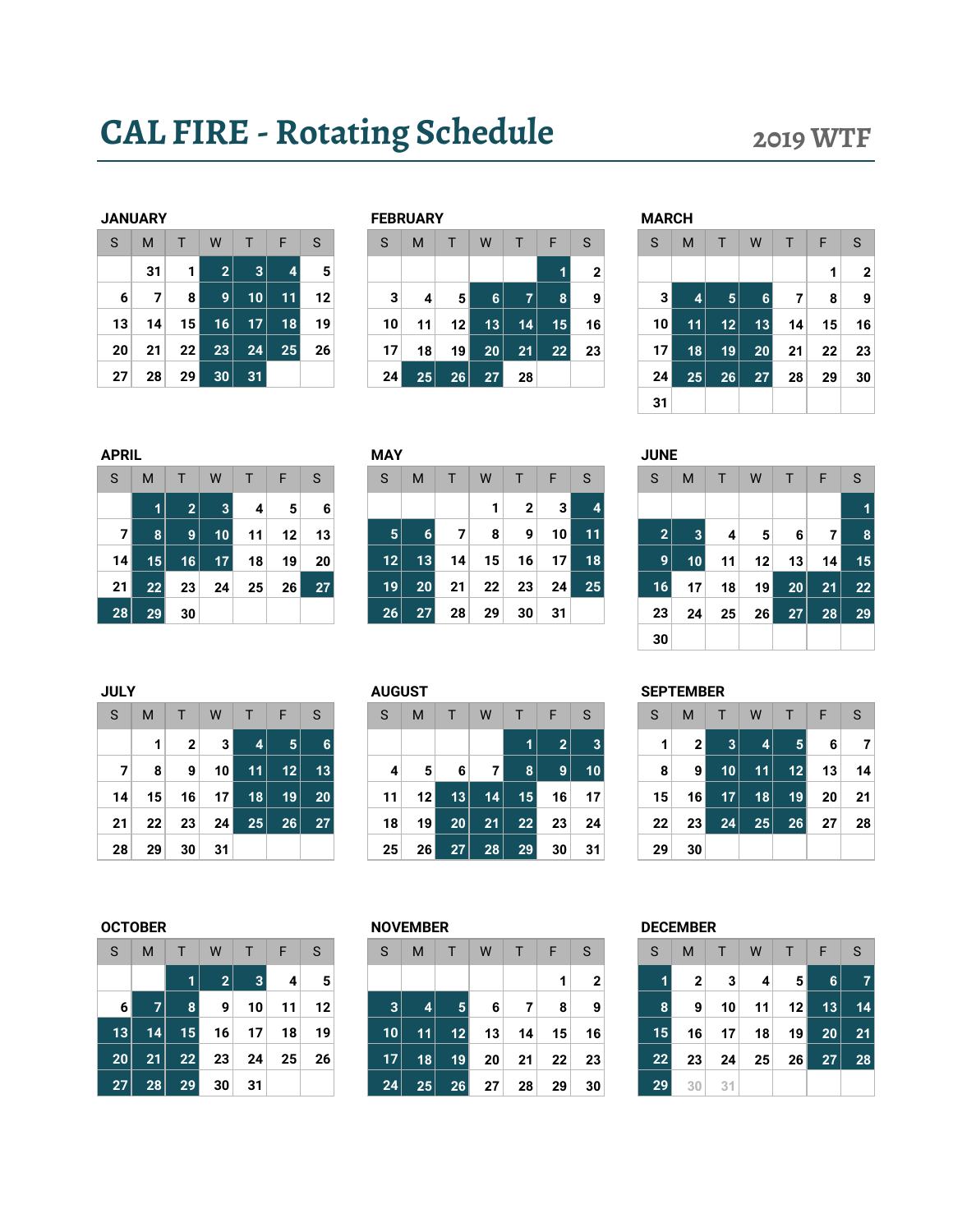## CAL FIRE - Rotating Schedule 2019 TFS

|    | JANUARY |    |             |    |    |                         |
|----|---------|----|-------------|----|----|-------------------------|
| S  | M       | T  | W           | T  | F  | S                       |
|    | 31      | 1  | $\mathbf 2$ | 3  | 4  |                         |
| 6  | 7       | 8  | 9           | 10 | 11 | 1                       |
| 13 | 14      | 15 | 16          | 17 | 18 | 1                       |
| 20 | 21      | 22 | 23          | 24 | 25 | $\overline{\mathbf{2}}$ |
| 27 | 28      | 29 | 30          | 31 |    |                         |

|    | <b>JANUARY</b> |    |                 |                 |         |              |              | <b>FEBRUARY</b> |    |                 |    |                |    | <b>MARCH</b> |                 |    |    |    |    |    |
|----|----------------|----|-----------------|-----------------|---------|--------------|--------------|-----------------|----|-----------------|----|----------------|----|--------------|-----------------|----|----|----|----|----|
| S  | M              |    | W               |                 | F       | <sub>S</sub> | <sub>S</sub> | M               |    | W               |    | F              | S  | S            | M               |    | W  |    | F  | S  |
|    | 31             | 1  | 2 <sup>1</sup>  | $\overline{3}$  | $\vert$ | $\sqrt{5}$   |              |                 |    |                 |    | 1              | ີ  |              |                 |    |    |    |    | 2  |
| 6  |                | 8  | 91              | 10 <sub>l</sub> | 11      | 12           | 3            | 4               | 5  | 6               | 7  | 8 <sup>1</sup> | 9  | 3            | 41              | 5  | 6  |    | 8  | 9  |
| 13 | 14.            | 15 | 16              | 17 <sup>2</sup> | 18      | 19           | 10           | 11              | 12 | 13              | 14 | 15             | 16 | 10           | 11 <sup>h</sup> | 12 | 13 | 14 | 15 | 16 |
| 20 | 21             | 22 | 23 <sub>1</sub> | 24              | 25      | 26           | 17           | 18              | 19 | 20 <sub>1</sub> | 21 | 22             | 23 | 17           | 18 <sup>1</sup> | 19 | 20 | 21 | 22 | 23 |
| 27 | 28             | 29 | 30 I            | 31              |         |              | 24           | 25              | 26 | 27              | 28 |                |    | 24           | 25 <sub>1</sub> | 26 | 27 | 28 | 29 | 30 |
|    |                |    |                 |                 |         |              |              |                 |    |                 |    |                |    |              |                 |    |    |    |    |    |

|   | NUARY |    |                |    |                 |                   |                 | <b>FEBRUARY</b> |    |    |    |    |    | <b>MARCH</b> |                 |    |    |    |    |              |
|---|-------|----|----------------|----|-----------------|-------------------|-----------------|-----------------|----|----|----|----|----|--------------|-----------------|----|----|----|----|--------------|
|   | M     |    | W              |    | Ð               | S                 | S               | M               |    | W  |    | F  | S  | S            | M               |    | W  |    | F  | S            |
|   | 31    | 1  | 2 <sub>1</sub> | 3  |                 | $\overline{5}$    |                 |                 |    |    |    |    | 2  |              |                 |    |    |    | 1  | $\mathbf{2}$ |
| 6 | 7     | 8  | 9 <sup>1</sup> | 10 | 11              | $12 \overline{ }$ | 3               | 4               | 5  | 6  | 7  | 8  | 9  | 3            | 4               | 5  | 6  |    | 8  | 9            |
| 3 | 14    | 15 | 16             | 17 | 18              | 19                | 10 <sup>1</sup> | 11              | 12 | 13 | 14 | 15 | 16 | 10           | 11              | 12 | 13 | 14 | 15 | 16           |
| 0 | 21    | 22 | 23             | 24 | 25 <sub>1</sub> | 26                | 17              | 18              | 19 | 20 | 21 | 22 | 23 | 17           | 18              | 19 | 20 | 21 | 22 | 23           |
| 7 | 28    | 29 | 30             | 31 |                 |                   | 24              | 25              | 26 | 27 | 28 |    |    | 24           | 25 <sub>1</sub> | 26 | 27 | 28 | 29 | 30           |
|   |       |    |                |    |                 |                   |                 |                 |    |    |    |    |    | 31           |                 |    |    |    |    |              |

| APRIL |    |                |    |              |    |    |
|-------|----|----------------|----|--------------|----|----|
| S     | M  | т              | W  | $\mathsf{T}$ | F  | S  |
|       | 1  | $\overline{2}$ | 3  | 4            | 5  | 6  |
| 7     | 8  | 9              | 10 | 11           | 12 | 13 |
| 14    | 15 | 16             | 17 | 18           | 19 | 20 |
| 21    | 22 | 23             | 24 | 25           | 26 | 27 |
| 28    | 29 | 30             |    |              |    |    |

| APRIL |                 |                 |                 |    |                |                 | <b>MAY</b>     |                |    |    |              |    |    | <b>JUNE</b>    |                 |    |    |    |    |   |
|-------|-----------------|-----------------|-----------------|----|----------------|-----------------|----------------|----------------|----|----|--------------|----|----|----------------|-----------------|----|----|----|----|---|
| S     | M               |                 | W               |    | F              | S               | S              | M              |    | W  |              | F  | S  | S              | M               |    | W  |    | F  | S |
|       |                 | $\vert 2 \vert$ | 3               | 4  | 5 <sup>1</sup> | 6               |                |                |    | 1. | $\mathbf{2}$ | 3  | 4  |                |                 |    |    |    |    |   |
| 7     | 8               | 9               | 10 <sub>1</sub> | 11 | 12             | 13              | $5\phantom{1}$ | 6 <sup>1</sup> |    | 8  | 9            | 10 | 11 | $\overline{2}$ | 3               |    | 5  | 6  | 7  |   |
| 14    | 15 <sup>1</sup> | 16              | 17              | 18 | 19             | 20 <sub>1</sub> | 12             | 13             | 14 | 15 | 16           | 17 | 18 | 9              | 10 <sup>1</sup> | 11 | 12 | 13 | 14 |   |
| 21    | 22              | 23              | 24              | 25 | 26             | 27              | 19             | 20             | 21 | 22 | 23           | 24 | 25 | 16             | 17              | 18 | 19 | 20 | 21 |   |
| 28    | 29              | 30              |                 |    |                |                 | 26             | 27             | 28 | 29 | 30           | 31 |    | 23             | 24              | 25 | 26 | 27 | 28 |   |

|           | M               | T.              | W               |                 | F  | S  | S  | M               |    | W  |                 | F               | S  | S              | M              |    | W               |                 |    | <sub>S</sub> |
|-----------|-----------------|-----------------|-----------------|-----------------|----|----|----|-----------------|----|----|-----------------|-----------------|----|----------------|----------------|----|-----------------|-----------------|----|--------------|
|           |                 | $\overline{2}$  | 3               | 41              | 5  | 6  |    |                 |    |    | $\mathbf{2}$    | 3               | 4  |                |                |    |                 |                 |    |              |
|           | 8 <sup>1</sup>  | ∣9∣             | 10              | 11              | 12 | 13 | 5  | 6 <sup>1</sup>  |    | 8  | 9 <sup>1</sup>  | 10              | 11 | $\overline{2}$ | 3 <sup>1</sup> | 4  | 5               | 6               |    | -8           |
| 14        | 15 <sup>1</sup> | 16              | 17 <sup>1</sup> | 18 <sup>1</sup> | 19 | 20 | 12 | 13              | 14 | 15 | 16              | 17 <sup>1</sup> | 18 | 9              | 10             | 11 | 12              | 13              | 14 | 15           |
| 21        | 22              | 23              | 24              | 25              | 26 | 27 | 19 | 20              | 21 | 22 | 23              | 24              | 25 | 16             | 17             | 18 | 19 <sup>1</sup> | 20 <sub>l</sub> | 21 | 22           |
| 28 $\mid$ | 29              | 30 <sup>1</sup> |                 |                 |    |    | 26 | 27 <sup>1</sup> | 28 | 29 | 30 <sup>1</sup> | 31              |    | 23             | 24             | 25 | 26              | 27 <sup>1</sup> | 28 | 29           |
|           |                 |                 |                 |                 |    |    |    |                 |    |    |                 |                 |    | 30             |                |    |                 |                 |    |              |

| <b>JULY</b> |                 |              |    |                 |    |                 | <b>AUGUST</b> |    |                 |    |    |                |    |    | <b>SEPTEMBER</b> |   |
|-------------|-----------------|--------------|----|-----------------|----|-----------------|---------------|----|-----------------|----|----|----------------|----|----|------------------|---|
| S           | M               |              | W  |                 | F  | S               | S             | M  |                 | W  |    | F              | S  | S  | M                |   |
|             | 1               | $\mathbf{2}$ | 3  | 4               | 5  | 6               |               |    |                 |    |    | $\overline{2}$ | 3  |    | 2                |   |
| 7           | 8               | 9            | 10 | 11              | 12 | 13              | 4             | 5  | 6               | 7  | 8  | 9              | 10 | 8  | 9                | 4 |
| 14          | 15 <sub>1</sub> | 16           | 17 | 18 <sub>1</sub> | 19 | 20 <sup>1</sup> | 11            | 12 | 13              | 14 | 15 | 16             | 17 | 15 | 16               | 1 |
| 21          | 22              | 23           | 24 | 25              | 26 | 27              | 18            | 19 | 20 <sub>1</sub> | 21 | 22 | 23             | 24 | 22 | 23               | 2 |
| 28          | 29              | 30           | 31 |                 |    |                 | 25            | 26 | 27              | 28 | 29 | 30             | 31 | 29 | 30               |   |

| S. | M               | т               | W               |                 | -F             | S               | S  | M               |                 | W              | T.              | F               | <sub>S</sub>    | S               | M            | т               | W         |                | F               |    |
|----|-----------------|-----------------|-----------------|-----------------|----------------|-----------------|----|-----------------|-----------------|----------------|-----------------|-----------------|-----------------|-----------------|--------------|-----------------|-----------|----------------|-----------------|----|
|    |                 | 2 <sup>1</sup>  | 3               | 4               | 5 <sup>1</sup> | 6               |    |                 |                 |                |                 | $\mathbf{2}$    |                 |                 | $\mathbf{2}$ | 3               | $\vert$ 4 | 5 <sup>1</sup> | 6               | -7 |
|    | 8               | 9               | 10 <sup>1</sup> | 11              | 12             | 13              |    | 5               | 6               | $\overline{7}$ | 8 <sup>1</sup>  | 9               | 10 <sup>1</sup> | 8               | 9            | 10              | 11        | 12             | 13              | 14 |
| 14 | 15 <sup>1</sup> | 16 <sup>1</sup> | 17              | 18 <sup>1</sup> | 19             | 20 <sub>1</sub> | 11 | 12 <sup>1</sup> | 13              | 14             | 15 <sup>1</sup> | 16              | 17              | 15 <sup>1</sup> | 16           | 17 <sup>1</sup> | 18        | 19             | 20 <sub>1</sub> | 21 |
| 21 | 22              | 23              | 24              | 25 <sub>1</sub> | 26             | 27              | 18 | 19 <sup>1</sup> | 20 <sub>1</sub> | 21             | 22              | 23              | 24              | 22              | 23           | 24 <sup>1</sup> | 25        | 26             | 27              | 28 |
| 28 | 29              | 30              | 31              |                 |                |                 | 25 | 26              | 27 <sub>1</sub> | 28             | 29              | 30 <sup>2</sup> | 31              | 29              | 30           |                 |           |                |                 |    |

| S  | M  | T  | W              | $\mathsf{T}$ | F                       | <sub>S</sub> |
|----|----|----|----------------|--------------|-------------------------|--------------|
|    |    | 1  | $\overline{2}$ | 3            | $\overline{\mathbf{4}}$ | ŧ            |
| 6  | 7  | 8  | 9              | 10           | 11                      | 12           |
| 13 | 14 | 15 | 16             | 17           | 18                      | 19           |
| 20 | 21 | 22 | 23             | 24           | 25                      | 26           |
| 27 | 28 | 29 | 30             | 31           |                         |              |

| S.              | M  | T.              | W               | T.              | / F /           | <sub>S</sub> | S               | M               |                 | W        | T. | F               | S              | S               | M               | T.              | W  | $\top$          | F                | - S |
|-----------------|----|-----------------|-----------------|-----------------|-----------------|--------------|-----------------|-----------------|-----------------|----------|----|-----------------|----------------|-----------------|-----------------|-----------------|----|-----------------|------------------|-----|
|                 |    |                 | 2 <sup>1</sup>  | 3               |                 | -5           |                 |                 |                 |          |    |                 | $\overline{2}$ |                 | 2 <sup>1</sup>  | 3               | 4  | 5 <sup>1</sup>  | 6                |     |
| $6 \mid$        |    | 8               | 9               | 10 <sub>1</sub> | 11              | 12           |                 | 4               | 5 <sup>1</sup>  | <b>6</b> | 7  | 8               | 9              | 8               | 9 <sup>1</sup>  | 10 <sup>1</sup> | 11 | 12              | 13 <sup>  </sup> | 14  |
| 13              | 14 | 15 <sup>1</sup> | 16              | 17 <sup>1</sup> | 18              | 19           | 10 <sub>1</sub> | 11              | 12              | 13       | 14 | 15 <sup>1</sup> | 16             | 15 <sup>1</sup> | 16 <sup>1</sup> | 17 <sup>1</sup> | 18 | 19 <sup>°</sup> | <b>20</b> l      | 21  |
| 20 <sup>1</sup> | 21 | 22              | 23              | 24              | 25 <sub>1</sub> | 26           | 17              | 18 <sup>1</sup> | 19 <sup>1</sup> | 20       | 21 | 22              | 23             | 22              | 23              | 24 <sup>1</sup> | 25 | 26              | 27 <sub>1</sub>  | 28  |
| 27              | 28 | 29              | 30 <sub>1</sub> | 31              |                 |              | 24              | 25              | 26              | 27       | 28 | 29              | 30             | 29              | 30 <sub>1</sub> | 31              |    |                 |                  |     |

| S. | M              | $\mathsf{T}$ | W  | T  | - F | S  |
|----|----------------|--------------|----|----|-----|----|
| 1  | $\overline{2}$ | 3            | 4  | 5  | 6   |    |
| 8  | 9              | 10           | 11 | 12 | 13  | 14 |
| 15 | 16             | 17           | 18 | 19 | 20  | 21 |
| 22 | 23             | 24           | 25 | 26 | 27  | 28 |
| 29 | 30             | 31           |    |    |     |    |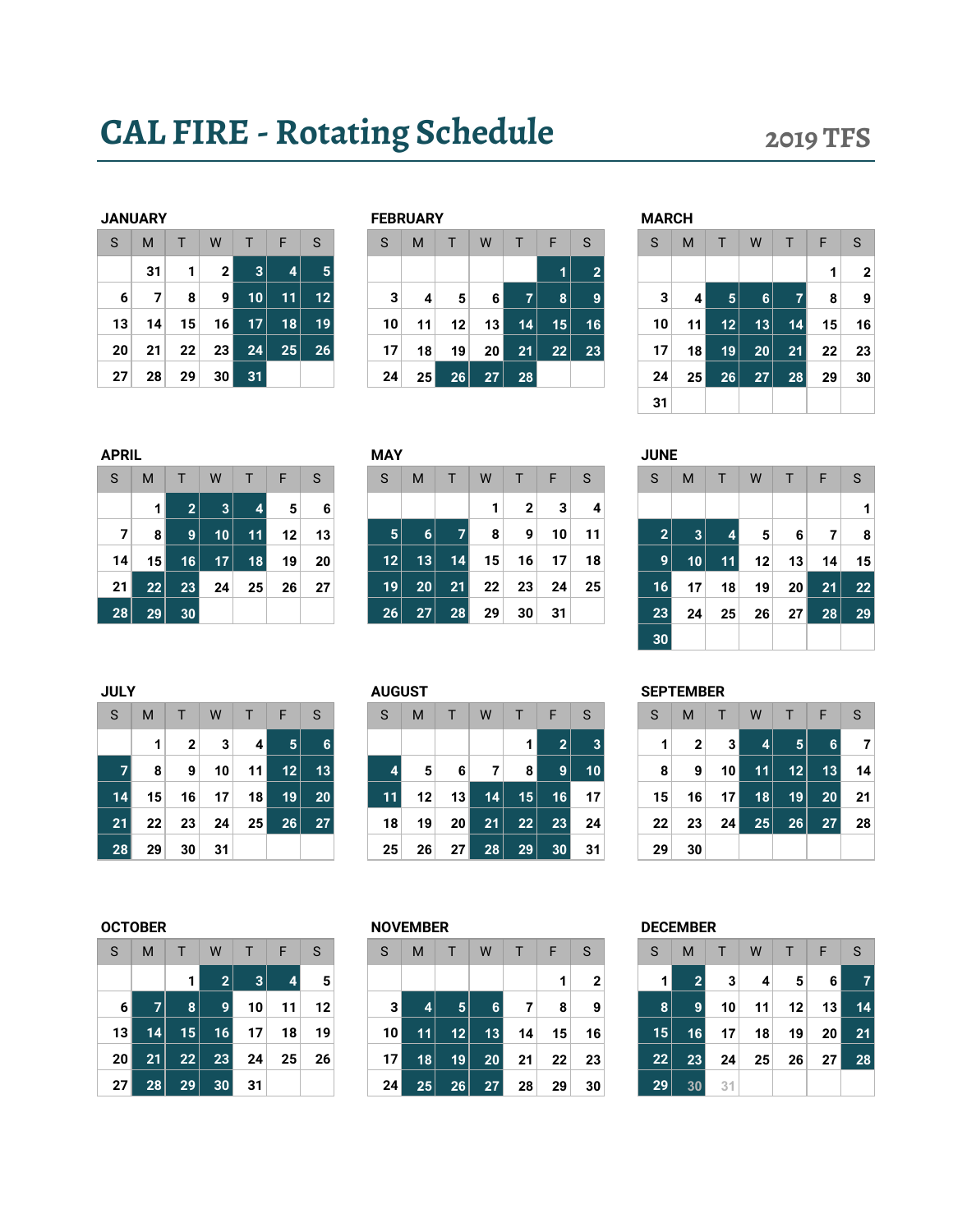## CAL FIRE - Rotating Schedule 2019 FSS

|                 | JANUAKY |    |              |    |                 |                |
|-----------------|---------|----|--------------|----|-----------------|----------------|
| S               | M       | т  | W            | T  | -F              | S              |
|                 | 31      | 1  | $\mathbf{2}$ | 3  | 4               |                |
| $6\phantom{1}6$ | 7       | 8  | 9            | 10 | 11              |                |
| 13              | 14      | 15 | 16           | 17 | $\overline{18}$ | 1              |
| 20              | 21      | 22 | 23           | 24 | 25              | $\overline{a}$ |
| 27              | 28      | 29 | 30           | 31 |                 |                |

|    | <b>JANUARY</b> |    |    |    |    |                 | <b>FEBRUARY</b> |    |    |    |                 |    |    | <b>MARCH</b> |    |                 |    |    |    |    |
|----|----------------|----|----|----|----|-----------------|-----------------|----|----|----|-----------------|----|----|--------------|----|-----------------|----|----|----|----|
| S  | M              |    | W  |    | F  | S               | S               | M  |    | W  |                 | F  | S  | S            | M  |                 | W  |    | F  | S  |
|    | 31             | ٠  | 2  | 3  | 4  | 5 <sup>1</sup>  |                 |    |    |    |                 | 1  | ≘  |              |    |                 |    |    |    | 2  |
| 6  | 7              | 8  | 9  | 10 | 11 | 12              | 3               | 4  | 5  | 6  |                 | 8  | 9  | 3            | 4  | 5               | 6  | 7  | 8  |    |
| 13 | 14             | 15 | 16 | 17 | 18 | 19 <sup>1</sup> | 10 <sub>1</sub> | 11 | 12 | 13 | 14 <sub>1</sub> | 15 | 16 | 10           | 11 | 12 <sub>1</sub> | 13 | 14 | 15 | 16 |
| 20 | 21             | 22 | 23 | 24 | 25 | 26              | 17              | 18 | 19 | 20 | 21              | 22 | 23 | 17           | 18 | 19              | 20 | 21 | 22 | 23 |
| 27 | 28             | 29 | 30 | 31 |    |                 | 24              | 25 | 26 | 27 | 28              |    |    | 24           | 25 | 26              | 27 | 28 | 29 | 30 |
|    |                |    |    |    |    |                 |                 |    |    |    |                 |    |    |              |    |                 |    |    |    |    |

| NUAK 1 |    |                 |                |    |                 | <b>FEBRUARY</b> |    |    |    |    |    |    | <b>MARCH</b> |    |                |    |    |    |                |
|--------|----|-----------------|----------------|----|-----------------|-----------------|----|----|----|----|----|----|--------------|----|----------------|----|----|----|----------------|
| M      |    | W               |                | F  | S               | S               | M  |    | W  |    | F  | S  | S            | M  |                | W  |    | F  | S              |
| 31     |    | 2               | 3 <sup>1</sup> | 4  | 5               |                 |    |    |    |    | 1  |    |              |    |                |    |    |    | $\overline{2}$ |
| 7      | 8  | 9               | 10             | 11 | 12              | $\mathbf{3}$    | 4  | 5  | 6  | 71 | 8  |    | 3            | 4  | 5 <sup>1</sup> | 6  | 7  | 8  | 9              |
| 14     | 15 | 16              | 17             | 18 | 19 <sup>1</sup> | 10              | 11 | 12 | 13 | 14 | 15 | 16 | 10           | 11 | 12             | 13 | 14 | 15 | 16             |
| 21     | 22 | 23              | 24             | 25 | 26              | 17 <sup>2</sup> | 18 | 19 | 20 | 21 | 22 | 23 | 17           | 18 | 19             | 20 | 21 | 22 | 23             |
| 28     | 29 | 30 <sub>1</sub> | 31             |    |                 | 24              | 25 | 26 | 27 | 28 |    |    | 24           | 25 | 26             | 27 | 28 | 29 | 30             |
|        |    |                 |                |    |                 |                 |    |    |    |    |    |    | 31           |    |                |    |    |    |                |

| APRIL |    |    |    |                |    |    |
|-------|----|----|----|----------------|----|----|
| S     | M  | т  | W  | $\mathsf{T}$   | F  | S  |
|       | 1  | 2  | 3  | $\overline{4}$ | 5  | 6  |
| 7     | 8  | 9  | 10 | 11             | 12 | 13 |
| 14    | 15 | 16 | 17 | 18             | 19 | 20 |
| 21    | 22 | 23 | 24 | 25             | 26 | 27 |
| 28    | 29 | 30 |    |                |    |    |

| APRIL          |    |                |                 |                |                |    | <b>MAY</b>      |    |    |                 |                 |    |    | <b>JUNE</b> |                 |    |                 |    |                 |    |
|----------------|----|----------------|-----------------|----------------|----------------|----|-----------------|----|----|-----------------|-----------------|----|----|-------------|-----------------|----|-----------------|----|-----------------|----|
| <sub>S</sub>   | M  |                | W               |                | F              | S  | S               | M  | Ε  | W               |                 | F. | S  | S           | M               |    | W               |    | F               | -S |
|                |    | 2 <sup>1</sup> | 3 <sup>1</sup>  | $\overline{4}$ | 5 <sup>1</sup> | 6  |                 |    |    |                 | $\mathbf{2}$    | 3  | 4  |             |                 |    |                 |    |                 |    |
| $\overline{7}$ | 8  | 9 <sup>1</sup> | 10 <sub>1</sub> | 11             | 12             | 13 | 5 <sup>1</sup>  | 6  | 71 | 8               | 9               | 10 | 11 |             | 3 <sup>1</sup>  | 4  | 5               | 6  |                 | 8  |
| 14             | 15 | 16             | 17 <sup>1</sup> | 18             | 19             | 20 | 12 <sub>1</sub> | 13 | 14 | 15 <sup>2</sup> | 16              | 17 | 18 | 91          | 10 <sub>1</sub> | 11 | 12 <sub>2</sub> | 13 | 14              | 15 |
| 21             | 22 | 23             | 24              | 25             | 26             | 27 | 19              | 20 | 21 | 22              | 23              | 24 | 25 | 16          | 17              | 18 | 19              | 20 | 21 <sup>1</sup> | 22 |
| 28             | 29 | 30             |                 |                |                |    | 26 <sub>l</sub> | 27 | 28 | 29              | 30 <sub>1</sub> | 31 |    | 23          | 24              | 25 | 26              | 27 | 28 <sub>1</sub> | 29 |

| RIL |    |                |                 |    |                |    | <b>MAY</b> |    |    |    |              |    |    | <b>JUNE</b>    |    |    |    |    |    |              |
|-----|----|----------------|-----------------|----|----------------|----|------------|----|----|----|--------------|----|----|----------------|----|----|----|----|----|--------------|
|     | M  |                | W               |    | F              | S  | S          | M  |    | W  |              | F  | S  | S              | M  |    | W  |    | F  | <sub>S</sub> |
|     | 1  | 2 <sub>1</sub> | 3               | 4  | 5 <sup>1</sup> | 6  |            |    |    |    | $\mathbf{2}$ | 3  | 4  |                |    |    |    |    |    |              |
| 7   | 8  | 91             | 10 <sup>1</sup> | 11 | 12             | 13 | 5          | 6  | 7  | 8  | 9            | 10 | 11 | 2 <sub>1</sub> | 3  | 4  | 5. | 6  |    | 8            |
| 4   | 15 | 16             | 17 <sup>2</sup> | 18 | 19             | 20 | 12         | 13 | 14 | 15 | 16           | 17 | 18 | 91             | 10 | 11 | 12 | 13 | 14 | 15           |
| 1   | 22 | 23             | 24              | 25 | 26             | 27 | 19         | 20 | 21 | 22 | 23           | 24 | 25 | 16             | 17 | 18 | 19 | 20 | 21 | 22           |
| 8   | 29 | 30             |                 |    |                |    | 26         | 27 | 28 | 29 | 30           | 31 |    | 23             | 24 | 25 | 26 | 27 | 28 | 29           |
|     |    |                |                 |    |                |    |            |    |    |    |              |    |    | 30             |    |    |    |    |    |              |

| <b>JULY</b> |                 |              |    |    |                 |                 | <b>AUGUST</b> |    |    |    |    |                |    |    | <b>SEPTEMBER</b> |   |
|-------------|-----------------|--------------|----|----|-----------------|-----------------|---------------|----|----|----|----|----------------|----|----|------------------|---|
| S           | M               |              | W  |    | F               | S               | S             | м  |    | W  |    | F              | S  | S  | M                |   |
|             |                 | $\mathbf{2}$ | 3  | 4  | 5               | 6               |               |    |    |    |    | 2 <sub>1</sub> | 3  |    | 2                |   |
| 7           | 8               | 9            | 10 | 11 | 12 <sub>1</sub> | 13              | 4             | 5  | 6  | 7  | 8  | 9              | 10 | 8  | 9                |   |
| 14          | 15              | 16           | 17 | 18 | 19 <sup>1</sup> | 20 <sub>1</sub> | 11            | 12 | 13 | 14 | 15 | $16 \mid$      | 17 | 15 | 16               | 1 |
| 21          | $\overline{2}2$ | 23           | 24 | 25 | 26              | 27              | 18            | 19 | 20 | 21 | 22 | 23             | 24 | 22 | 23               | 2 |
| 28          | 29              | 30           | 31 |    |                 |                 | 25            | 26 | 27 | 28 | 29 | 30             | 31 | 29 | 30               |   |

| . | . .<br>٠ |  |
|---|----------|--|
|   |          |  |
|   |          |  |

|                |    | 2 <sup>1</sup>  | $\vert$ 3       | $\vert$ 4       | -51             |    |                 |                 |                 |                |                | 2 <sup>1</sup> |    |                 | 2 <sup>1</sup>  | $\vert 3 \vert$ | -4 N | 5  | 6  | $\overline{7}$ |
|----------------|----|-----------------|-----------------|-----------------|-----------------|----|-----------------|-----------------|-----------------|----------------|----------------|----------------|----|-----------------|-----------------|-----------------|------|----|----|----------------|
| $\mathbf{z}$   | 8  | 9               | 10 <sup>1</sup> | 11              | 12 <sup>1</sup> | 13 | $\vert$         | 5 <sup>1</sup>  | $6 \mid$        | $\overline{7}$ | 8 <sup>1</sup> | 9 <sup>1</sup> | 10 | 8 <sup>1</sup>  | -91             | 10 <sup>1</sup> | 11   | 12 | 13 | 14             |
| 14 $\vert$     | 15 | 16              | 17              | 18              | 19 <sub>h</sub> | 20 | 11              | 12              | 13              | 14             | 15             | 16             | 17 | 15 <sup>1</sup> | 16              | 17 <sup>1</sup> | 18   | 19 |    | $20$ 21        |
| 21 $\parallel$ | 22 | 23 <sup>1</sup> | 24              | 25 <sub>1</sub> | 26 <sup>1</sup> | 27 | 18 <sup>1</sup> | 19 <sup>1</sup> | 20 <sup>1</sup> | 21             | 22             | 23             | 24 | 22              | 23 <sup>1</sup> | 24              | 25   | 26 | 27 | 28             |
| 28             | 29 | 30 <sup>1</sup> | -31             |                 |                 |    | 25              | 26 <sup>2</sup> | 27 <sup>2</sup> | <b>28</b>      | 29             | 30             | 31 | 29              | 30              |                 |      |    |    |                |

| S  | M  | $\mathsf{T}$ | W            | $\top$          | $-F$ | S  |
|----|----|--------------|--------------|-----------------|------|----|
|    |    | 1            | $\mathbf{2}$ | 3               | 4    | 5  |
| 6  | 7  | 8            | 9            | 10              | 11   | 12 |
| 13 | 14 | 15           | 16           | $1\overline{7}$ | 18   | 19 |
| 20 | 21 | 22           | 23           | 24              | 25   | 26 |
| 27 | 28 | 29           | 30           | 31              |      |    |

| S.              | M  | Τ.              | W               | $T \parallel F$ |                 | -S. | <sub>S</sub> | M               |                 | W               | T.             | F.              | <sub>S</sub> | <sub>S</sub>    | M               | T.              | W  | $-1-$           | F               | -S   |
|-----------------|----|-----------------|-----------------|-----------------|-----------------|-----|--------------|-----------------|-----------------|-----------------|----------------|-----------------|--------------|-----------------|-----------------|-----------------|----|-----------------|-----------------|------|
|                 |    |                 | 2 <sub>1</sub>  | 3               | $\vert$         |     |              |                 |                 |                 |                | 1               | $\mathbf{2}$ |                 | $\vert$ 2       | 3               | 4  | 5 <sup>1</sup>  | 6               | -7   |
| 6               |    | 8               | 9               | 10              | 11              | 12  | 3            | 4 N             | 5               | 6               | $\overline{7}$ | 8               | 9            | 8               | 9               | 10 <sup>1</sup> | 11 | 12              | 13 <sup>1</sup> | 14   |
| 13              | 14 | 15 <sup>1</sup> | 16              | 17              | 18              | 19  | 10           | 11 <sup>1</sup> | 12              | 13              | 14             | 15 <sup>2</sup> | 16           | 15 <sup>1</sup> | 16              | 17 <sup>1</sup> | 18 | 19 <sup>°</sup> | 20 <sub>1</sub> | - 21 |
| 20 <sup>1</sup> | 21 | 22              | 23 <sup>2</sup> | 24              | 25 <sub>1</sub> | 26  | 17           | 18 <sup>1</sup> | 19              | 20 <sub>1</sub> | 21             | 22              | 23           | 22              | 23 <sup>1</sup> | 24              | 25 | 26 <sup>2</sup> | 27              | -28  |
| 27              | 28 | 29 <sup>1</sup> | 30 <sub>1</sub> | 31              |                 |     | 24           | 25              | 26 <sup>2</sup> | 27 <sup>2</sup> | 28             | 29 <sub>1</sub> | 30           | 29              | 30 <sub>1</sub> | 31              |    |                 |                 |      |

### OCTOBER 201910/1/20193 NOVEMBER 201911/1/20196 DECEMBER 2019 12/1/20191

 $W$  T F S S S M T W T F S

| S  | M              | T  | W  | T               | F  | S  |
|----|----------------|----|----|-----------------|----|----|
| 1  | $\overline{2}$ | 3  | 4  | 5               | 6  |    |
| 8  | 9              | 10 | 11 | 12              | 13 | 14 |
| 15 | 16             | 17 | 18 | 19 <sup>1</sup> | 20 | 21 |
| 22 | 23             | 24 | 25 | 26              | 27 | 28 |
| 29 | 30             | 31 |    |                 |    |    |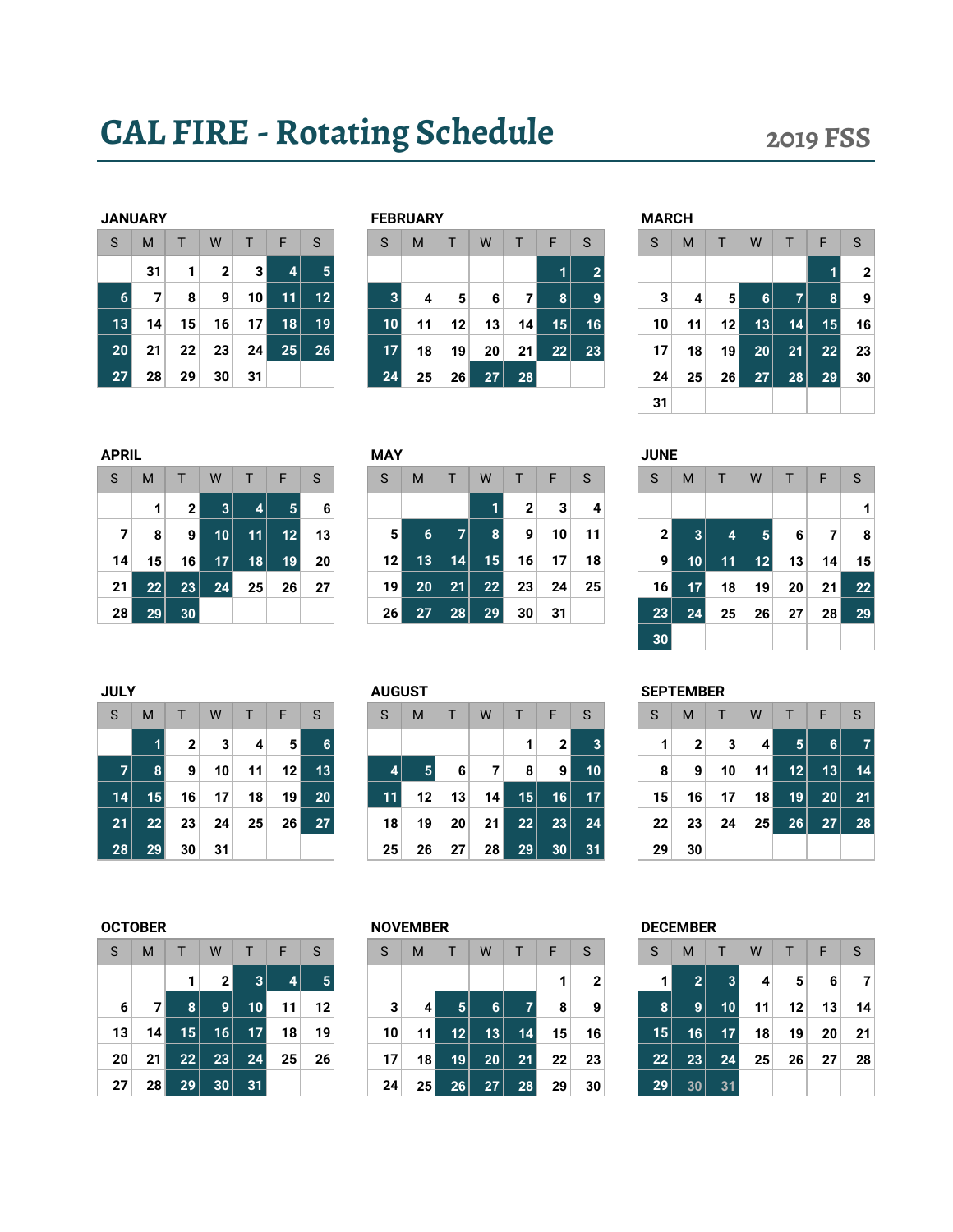# CAL FIRE - Rotating Schedule 2019 SSM

|                 | <b>JANUARY</b> |    |              |    |    |    |
|-----------------|----------------|----|--------------|----|----|----|
| S               | M              | T. | W            | T  | F  | S  |
|                 | 31             | 1  | $\mathbf{2}$ | 3  | 4  | ŗ  |
| $6\phantom{1}6$ | 7              | 8  | 9            | 10 | 11 | 12 |
| 13              | 14             | 15 | 16           | 17 | 18 | 19 |
| 20              | 21             | 22 | 23           | 24 | 25 | 26 |
| 27              | 28             | 29 | 30           | 31 |    |    |

|    | <b>JANUARY</b> |    |    |    |      |                 |  |    | <b>FEBRUARY</b> |    |    |    |                 |    | <b>MARCH</b> |    |    |    |    |    |    |
|----|----------------|----|----|----|------|-----------------|--|----|-----------------|----|----|----|-----------------|----|--------------|----|----|----|----|----|----|
| S  | M              |    | W  |    | F    | <sub>S</sub>    |  | S  | M               |    | W  |    | F               | S  | S            | M  |    | W  |    | F  | S  |
|    | 31             | 1  | 2  | 3  | 4    | 5               |  |    |                 |    |    |    |                 |    |              |    |    |    |    |    | 2  |
| 6  |                | 8  | 9  | 10 | 11 I | 12              |  | 3  | 4               | 5  | 6  | 7  | 8 <sub>1</sub>  | 9  | 3            | 4  | 5  | 6  | 7  | 8  | 9  |
| 13 | 14             | 15 | 16 | 17 | 18   | 19 <sup>1</sup> |  | 10 | 11              | 12 | 13 | 14 | 15 <sup>1</sup> | 16 | 10           | 11 | 12 | 13 | 14 | 15 | 16 |
| 20 | 21             | 22 | 23 | 24 | 25   | 26              |  | 17 | 18              | 19 | 20 | 21 | 22 <sub>1</sub> | 23 | 17           | 18 | 19 | 20 | 21 | 22 | 23 |
| 27 | 28             | 29 | 30 | 31 |      |                 |  | 24 | 25              | 26 | 27 | 28 |                 |    | 24           | 25 | 26 | 27 | 28 | 29 | 30 |
|    |                |    |    |    |      |                 |  |    |                 |    |    |    |                 |    |              |    |    |    |    |    |    |

|    | M  |    | W               | T  | F  | S  | <sub>S</sub> | M  |                | W  |    | F               | S              | S               | M  |                | W               | Т              | F              | S              |
|----|----|----|-----------------|----|----|----|--------------|----|----------------|----|----|-----------------|----------------|-----------------|----|----------------|-----------------|----------------|----------------|----------------|
|    | 31 | 1  | $\mathbf 2$     | 3  | 4  |    |              |    |                |    |    |                 | $\overline{2}$ |                 |    |                |                 |                | 1.             | $\overline{2}$ |
| 61 |    | 8  | 9               | 10 | 11 | 12 | 3            |    | 5 <sup>1</sup> | 6  | 7  | 8 <sup>1</sup>  | 9              | 3               | 4  | 5 <sup>1</sup> | 6               | $\overline{7}$ | 8 <sup>1</sup> | 9              |
| 31 | 14 | 15 | 16              | 17 | 18 | 19 | 10           | 11 | 12             | 13 | 14 | 15 <sup>1</sup> | 16             | 10 <sup>1</sup> | 11 | 12             | 13              | 14             | 15             | 16             |
| 0  | 21 | 22 | 23              | 24 | 25 | 26 | 17           | 18 | 19             | 20 | 21 | 22              | 23             | 17 <sup>1</sup> | 18 | 19             | 20 <sub>1</sub> | 21             | 22             | 23             |
| 71 | 28 | 29 | 30 <sub>1</sub> | 31 |    |    | 24           | 25 | 26             | 27 | 28 |                 |                | 24              | 25 | 26             | 27              | 28             | 29             | 30             |
|    |    |    |                 |    |    |    |              |    |                |    |    |                 |                | 31              |    |                |                 |                |                |                |
|    |    |    |                 |    |    |    |              |    |                |    |    |                 |                |                 |    |                |                 |                |                |                |

| APRIL |    |             |    |                |                |    |
|-------|----|-------------|----|----------------|----------------|----|
| S     | M  | т           | W  | T.             | F              | S  |
|       | 1  | $\mathbf 2$ | 3  | $\overline{4}$ | $5\phantom{1}$ | 6  |
| 7     | 8  | 9           | 10 | 11             | 12             | 13 |
| 14    | 15 | 16          | 17 | 18             | 19             | 20 |
| 21    | 22 | 23          | 24 | 25             | 26             | 27 |
| 28    | 29 | 30          |    |                |                |    |

| FRIL |                 |              |    |    |                |    | <b>IVIAT</b> |                 |    |    |    |    |              | JUNE         |    |    |                |    |    |    |
|------|-----------------|--------------|----|----|----------------|----|--------------|-----------------|----|----|----|----|--------------|--------------|----|----|----------------|----|----|----|
| S.   | M               |              | W  |    | E              | S  | S            | M               |    | W  | т  | F  | <sub>S</sub> | S            | M  | т  | W              |    | F  | S. |
|      | 1               | $\mathbf{2}$ | 3  | 4  | 5 <sup>1</sup> | 6  |              |                 |    |    | 2  | 3  | 4            |              |    |    |                |    |    |    |
|      | 8               | 9            | 10 | 11 | 12             | 13 | 5            | 6               |    | 8  | 9  | 10 | 11           | $\mathbf{2}$ |    | 4  | 5 <sub>5</sub> | 6  |    | 8  |
| 14   | 15 <sup>1</sup> | 16           | 17 | 18 | 19             | 20 | 12           | 13 <sub>1</sub> | 14 | 15 | 16 | 17 | 18           | 9            | 10 | 11 | 12             | 13 | 14 | 15 |
| 21   | 22              | 23           | 24 | 25 | 26             | 27 | 19           | 20 <sub>1</sub> | 21 | 22 | 23 | 24 | 25           | ا 16         | 17 | 18 | 19             | 20 | 21 | 22 |
| 28   | 29 <sub>1</sub> | 30           |    |    |                |    | 26           | 27              | 28 | 29 | 30 | 31 |              | 23           | 24 | 25 | 26             | 27 | 28 | 29 |

| APRIL |                 |    |                 |    |                |    | <b>MAY</b> |          |                 |    |                |    |    | <b>JUNE</b>     |                 |    |                 |    |    |              |
|-------|-----------------|----|-----------------|----|----------------|----|------------|----------|-----------------|----|----------------|----|----|-----------------|-----------------|----|-----------------|----|----|--------------|
| S     | M               |    | W               |    | F              | S  | S          | M        |                 | W  |                | F  | S  | S               | M               |    | W               |    | F  | <sub>S</sub> |
|       |                 | 2  | 3               | 4  | 5 <sup>1</sup> | 6  |            |          |                 |    | $\overline{2}$ | 3  | 4  |                 |                 |    |                 |    |    |              |
| 7     | 8               | 9  | 10 <sup>1</sup> | 11 | 12             | 13 | 5          | $6 \mid$ | 7               | 8  | 9              | 10 | 11 | 2               | 31              | 4  | $\vert 5 \vert$ | 6  | 7  | 8            |
| 14    | 15              | 16 | 17 <sup>1</sup> | 18 | 19             | 20 | 12         | 13       | 14 <sup>1</sup> | 15 | 16             | 17 | 18 | 9               | 10 <sub>1</sub> | 11 | 12              | 13 | 14 | 15           |
| 21    | 22              | 23 | 24              | 25 | 26             | 27 | 19         | 20       | 21              | 22 | 23             | 24 | 25 | 16 <sub>h</sub> | 17 <sup>1</sup> | 18 | 19              | 20 | 21 | 22           |
| 28    | 29 <sub>1</sub> | 30 |                 |    |                |    | 26         | 27       | 28              | 29 | 30             | 31 |    | 23              | 24              | 25 | 26              | 27 | 28 | 29           |
|       |                 |    |                 |    |                |    |            |          |                 |    |                |    |    | 30              |                 |    |                 |    |    |              |

| <b>JULY</b> |                 |    |    |                 |    |    |    | <b>AUGUST</b> |    |    |    |                 |    |    | <b>SEPTEMBER</b> |                 |    |    |                 |    |    |
|-------------|-----------------|----|----|-----------------|----|----|----|---------------|----|----|----|-----------------|----|----|------------------|-----------------|----|----|-----------------|----|----|
| S           | м               |    | W  |                 | г  | S  | S  | M             |    |    | W  |                 | ⊢  | S  | S                | м               |    | W  |                 | F  | S  |
|             |                 | ີ  | 3  | 4               | 5  | 6  |    |               |    |    |    |                 | ◠  | 3  |                  | ົ               | 3  | 4  | 5               | 6  |    |
| ⇁           | 81              | 9  | 10 | 11              | 12 | 13 |    | 4             | 5  | 6  | ⇁  | 8               | 9  | 10 |                  | 9               | 10 | 11 | 12 <sub>1</sub> | 13 | 14 |
| 14          | 15 <sup>1</sup> | 16 | 17 | 18              | 19 | 20 |    | 11            | 12 | 13 | 14 | 15              | 6  | 17 | 15               | 16 <sub>1</sub> | 17 | 18 | 19 <sup>1</sup> | 20 | 21 |
| 21          | 22              | 23 | 24 | 25 <sub>1</sub> | 26 | 27 |    | 18            | 19 | 20 | 21 | 22 <sub>1</sub> | 23 | 24 | 22               | 23 <sub>1</sub> | 24 | 25 | 26              | 27 | 28 |
| 28          | 29              | 30 | 31 |                 |    |    | 25 |               | 26 | 27 | 28 | 29              | 30 | 31 | 29 <sup>°</sup>  | 30              |    |    |                 |    |    |

| S  | м  | т  | W  |    |  |
|----|----|----|----|----|--|
|    |    |    |    | 1  |  |
| 4  | 5  | 6  | 7  | 8  |  |
| 11 | 12 | 13 | 14 | 15 |  |

| S               | M  | $\mathsf{T}$ | W               | T  | F  | S  |
|-----------------|----|--------------|-----------------|----|----|----|
|                 |    | 1            | $\mathbf{2}$    | 3  | 4  | 5  |
| $6\phantom{1}6$ | 7  | 8            | 9               | 10 | 11 | 12 |
| 13              | 14 | 15           | 16              | 17 | 18 | 19 |
| 20              | 21 | 22           | 23              | 24 | 25 | 26 |
| 27              | 28 | 29           | $\overline{3}0$ | 31 |    |    |

| S.              | M              | Τ.              | W               | T               | - F               | /S | <sub>S</sub> | M  |                 | W               | T.             | F.              | <sub>S</sub>   | <sub>S</sub>    | M  | T.              | W         | $\blacksquare$  | F               | -S   |
|-----------------|----------------|-----------------|-----------------|-----------------|-------------------|----|--------------|----|-----------------|-----------------|----------------|-----------------|----------------|-----------------|----|-----------------|-----------|-----------------|-----------------|------|
|                 |                |                 | $\mathbf{2}$    | 3               | $\vert$ 4         |    |              |    |                 |                 |                |                 | $\overline{2}$ |                 | 2  | 3 <sup>1</sup>  | $\vert$ 4 | 5 <sup>1</sup>  | 6               | -7   |
| 6 <sup>1</sup>  | $\overline{7}$ | 81              | $\overline{9}$  | 10              | 11                | 12 | 3            | 4  | 5 <sup>1</sup>  | 6               | $\overline{7}$ | 8 <sup>1</sup>  | 9              | 8               | 9  | 10 <sup>1</sup> | 11        | 12              | 13 <sup>1</sup> | 14   |
| 13 <sup>1</sup> | 14             | 15 <sup>1</sup> | 16              | 17 <sup>1</sup> | $\blacksquare$ 18 | 19 | 10           | 11 | 12 <sub>1</sub> | 13              | 14             | 15              | 16             | 15 <sup>1</sup> | 16 | 17 <sup>1</sup> | 18        | 19 <sup>1</sup> | 20 <sub>1</sub> | - 21 |
| 20 <sub>1</sub> | 21             | 22 <sub>1</sub> | 23              | 24              | 25                | 26 | 17           | 18 | 19 I            | 20              | 21             | 22              | 23             | 22 <sub>1</sub> | 23 | 24              | 25        | 26              | 27              | 28   |
| 27 <sup>1</sup> | 28             | 29 <sub>1</sub> | 30 <sup>1</sup> | 31              |                   |    | 24           | 25 | 26              | 27 <sup>2</sup> | 28             | 29 <sub>1</sub> | 30             | 29              | 30 | 31              |           |                 |                 |      |

| S  | M              | T  | W  | $\mathsf{T}$ | F  | S  |
|----|----------------|----|----|--------------|----|----|
| 1  | $\overline{2}$ | 3  | 4  | 5            | 6  |    |
| 8  | 9              | 10 | 11 | 12           | 13 | 14 |
| 15 | 16             | 17 | 18 | 19           | 20 | 21 |
| 22 | 23             | 24 | 25 | 26           | 27 | 28 |
| 29 | 30             | 31 |    |              |    |    |